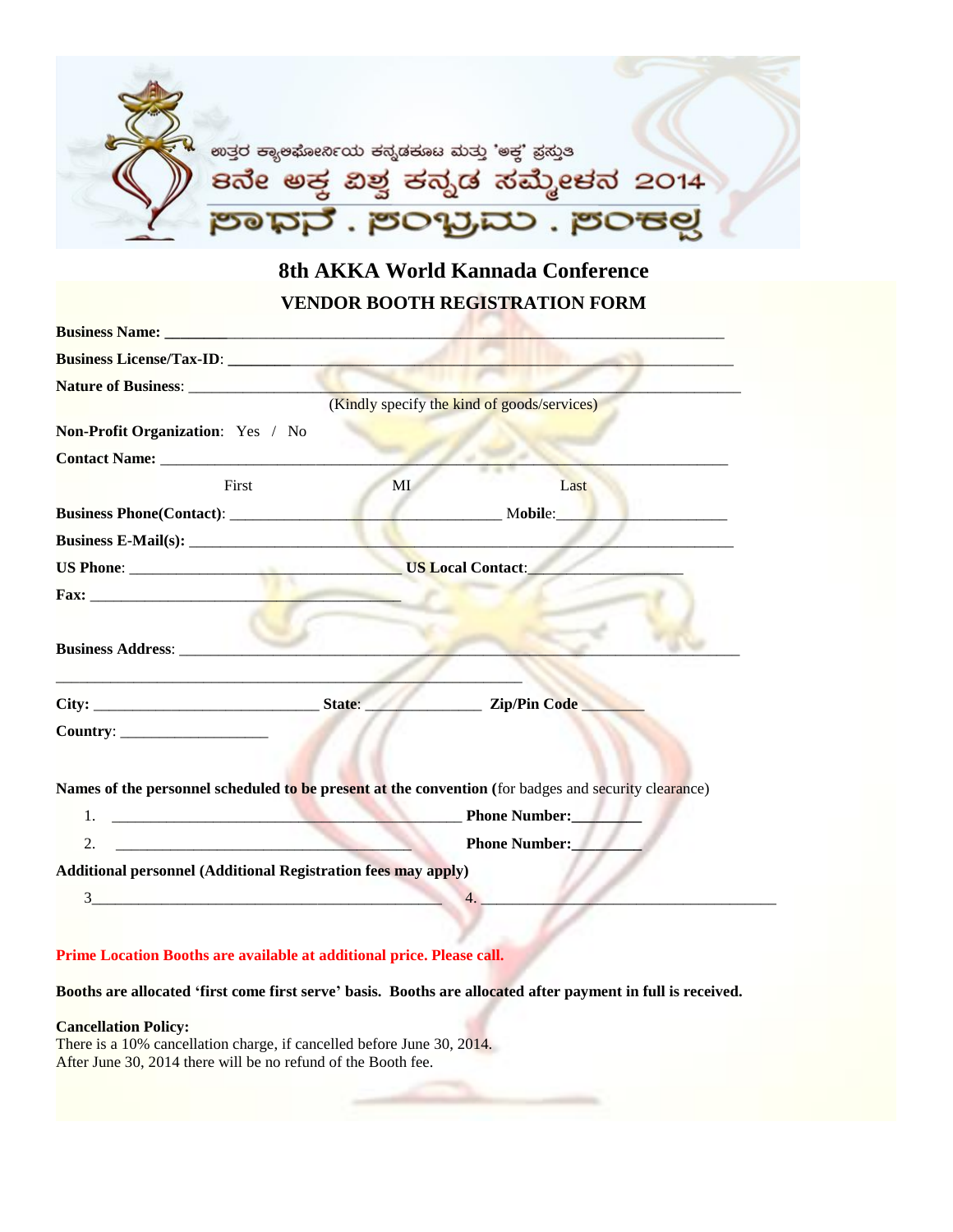| <b>Payment Method</b>                                                                                |                                                                                            |
|------------------------------------------------------------------------------------------------------|--------------------------------------------------------------------------------------------|
| <b>By Credit Card:</b><br>Type: $\Box$ Amex $\Box$ Visa $\Box$ MC<br>$\Box$ Discover<br>Card Number: | <b>By Check:</b><br>Payable to AKKA WKC 2014<br>Bank: New York President Park of the Bank: |
| Card Holder's Name:                                                                                  | <b>Mailing Address:</b><br>142 N. Milpitas Blvd. #120<br>Milpitas, CA 95035<br><b>USA</b>  |
| Amount Authorized : \$<br>Date:                                                                      |                                                                                            |

# **AKKA WKC 2014 Booth Committee**

**Contact Information:**

**Mr. Dinesh Neelavar – Booth Committee – wkc2014\_booths@akkaonline.org Mr. Basu Ullagaddi - Chair Booth Committee – wkc2014\_booths@akkaonline.org**

|                              | I have read, understood, and agree to the Terms and Conditions as noted in this contract by AKKA WKC 2014 |
|------------------------------|-----------------------------------------------------------------------------------------------------------|
| <b>Authorized Signature:</b> | Date:                                                                                                     |
| Full Name (Please print) :   | Position/Title:                                                                                           |

# **BOOTH DETAILS – Categories and Prices:**

| <b>BOOTH DETAILS – Categories and Prices:</b>                  |             |                                                 |                                   |  |  |
|----------------------------------------------------------------|-------------|-------------------------------------------------|-----------------------------------|--|--|
| <b>Booth Type</b>                                              | <b>Size</b> | <b>Early Bird</b><br><b>before</b><br>4/30/2014 | Rent<br><b>AFTER</b><br>4/30/2014 |  |  |
| <b>Real Estate Developers</b><br>Real estate construction      | 10X10       | \$2,500                                         | \$3,000                           |  |  |
| Jewelry (Gold, Diamond, Platinum)                              | 10X10       | \$2,500                                         | \$3,000                           |  |  |
| Apparel                                                        | 10X10       | \$2,500                                         | \$3,000                           |  |  |
| Beads, Fashion Jewelry, and Arts & Crafts                      | 10X10       | \$2,000                                         | \$2,500                           |  |  |
| Corporations, Government Organizations                         | 10X10       | \$2,000                                         | \$2,500                           |  |  |
| Audio, Video, and Electronics                                  | 10X10       | \$2,000                                         | \$2,500                           |  |  |
| Other Vendor Booths (Professionals, Small<br>Businesses, Etc.) | 10X10       | \$2,000                                         | \$2,500                           |  |  |
| <b>Bookstores</b>                                              | 10X10       | \$2,000                                         | \$2,500                           |  |  |
| Non-profit organizations and Charities                         | 10X10       | \$1000                                          | \$1200                            |  |  |

**Note:** Please ask about our SPONSORSHIP PACKAGES for additional exposure and publicity

# **Conference Venue Address**

**San Jose McEnery Convention Center** 150 W San Carlos St, San Jose, CA 95113 USA Phone - (408) 295-9600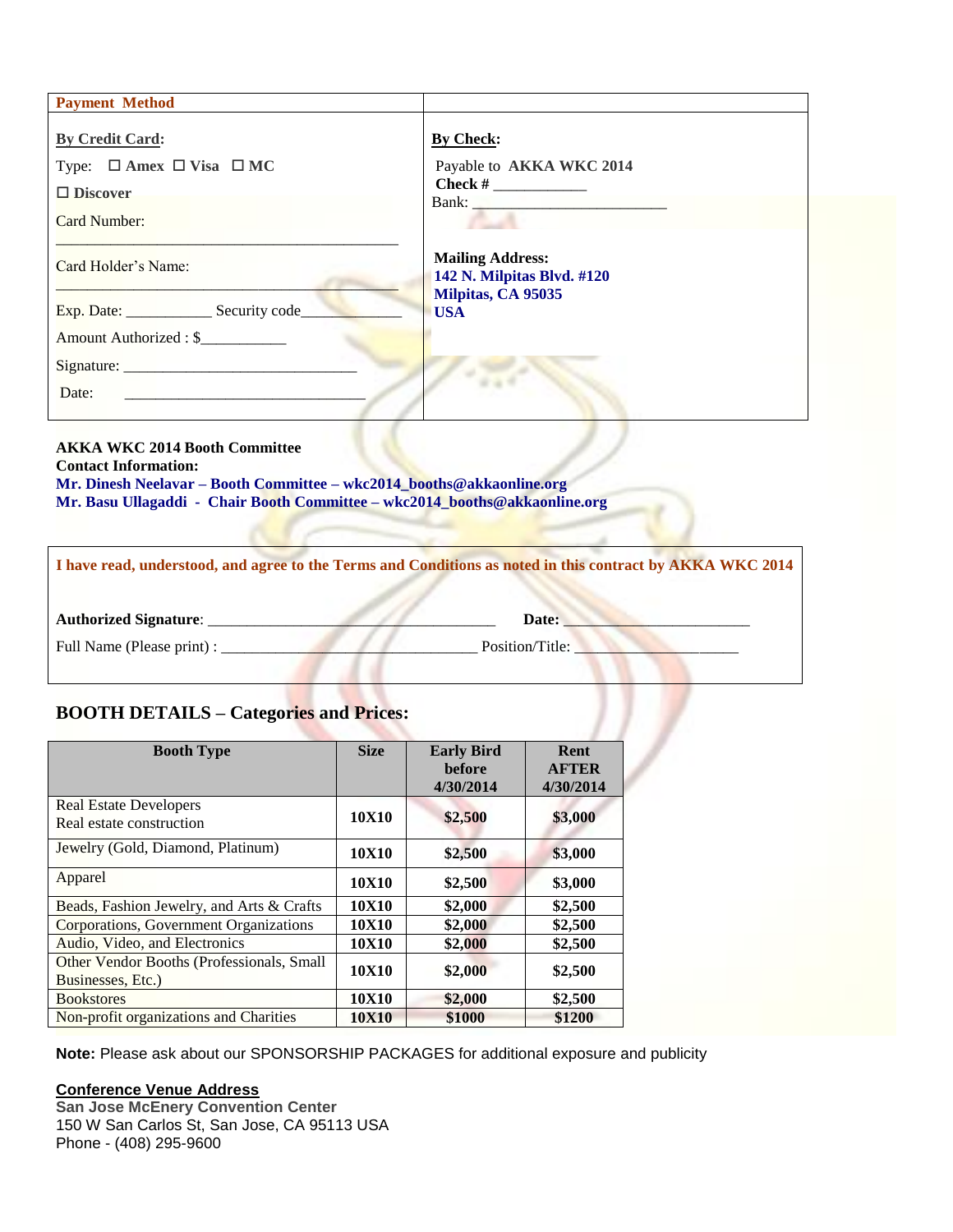# **Exhibit Hours**

August 30<sup>th</sup> 2014 Saturday

August  $29<sup>th</sup>$  2014 Friday 06:00 PM PST – 11:00 PM PST 09:00 AM PST – 11:00 PM PST August 31<sup>st</sup> 2014 Sunday 09:00 AM PST – 09:00 PM PST

# **Booth Setup**

August 29<sup>th</sup> 2014 Friday<br>August 31<sup>st</sup> 2014 Sunday

04:00 PM PST – Booth Setup 09:00 PM PST – Booth Tear down

### **Hotel Information**

Please see<http://www.akkaonline.org/2014/acco.php> for more information

#### **Maps and Directions to the Venue**

<http://www.sanjose.org/plan-a-meeting-event/venues/convention-center>

#### For Directions see

<http://maps.google.com/?q=150+West+San+Carlos+Street%2C+San+Jose%2C+CA%2C+95113%2C+us>

#### Description of the Booth

Exhibitors are provided a  $10'$  X  $10'$  booth space facing an aisle. A power outlet and a desk and two chairs will be provided in the booth.

### **TERMS AND CONDITIONS:**

- 1. The vendor signing this agreement will be bound by all the terms and conditions mentioned in this agreement. Vendor will also comply with the San Jose Convention center Terms and Conditions
- 2. Prime location Booths marked in the San Jose Convention Center booth layout are available for additional fee.
- 3. Each exhibitor (except non-profit organizations/display only exhibitors) will get two FREE Exhibitor passes. Additional Exhibitor pass will cost \$100 each.
- 4. Booth Allocation is on 'first come first serve' basis. Booths will be allotted upon full payment only. Space is not guaranteed until payment is received
- 5. Food should not be sold within the vendor booths.
- 6. Vendor Booth committee has the right to refuse booth to anybody.
- 7. Vendor Booth committee has the right on final allocation of booths and changing the layout at any point of time.
- 8. Neither conference organizers nor the convention center shall be responsible for loss or damage occurring to the exhibits from any cause. No Insurance will be provided by AKKA WKC 2014 or the Convention Center. If insurance is desired the exhibitor must obtain it.
- 9. The Conference organizers AKKA WKC 2014 and other participating organization officers and staff members disclaim all liability for damages or losses caused to any exhibitor by an act of god, or by fire, water, flood, windstorm, utility failures, rodents, acts of vandalism, insurrection, civil disorder, strikes, criminal act or theft. AKKA WKC 2014 organizers will not be responsible for any failure for electric or other services.
- 10. The Conference organizers AKKA WKC 2014 and other participating organization officers and staff members are not responsible for any immigration or customs issues.
- 11. All matters related to disputes will be settled through arbitration. If there are any legal disputes, the jurisdiction of the court will be in Santa Clara County, California State, USA.
- 12. No nails or screws may be driven into the floor. No damage of any nature may be done to the booth structure or to any part of the exhibit hall. Exhibitor warrants against structural damages, shall be held responsible for damage to individual exhibit area, and agrees to indemnify conference organizers for any such damage.
- 13. Booths are non-transferable and not to be used by an entity other than the business/vendor signing this agreement.
- 14. Vendors shall not sub-lease the booth space to another business, without prior approval and written confirmation from booth committee.